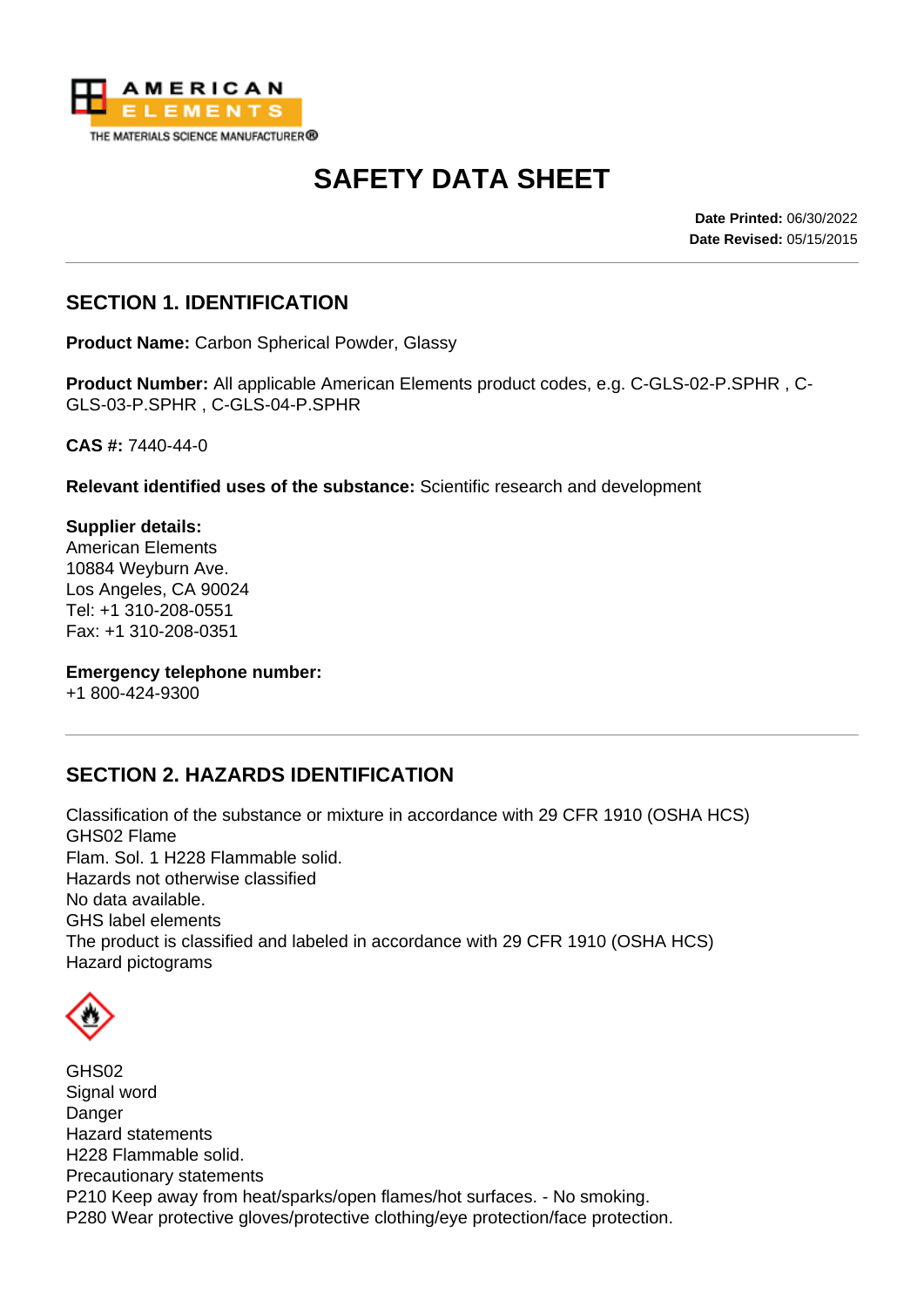P235+P410 Keep cool. Protect from sunlight. P240 Ground/bond container and receiving equipment. P241 Use explosion-proof electrical/ventilating/lighting/equipment. P370+P378 In case of fire: Use for extinction: CO2, powder or water spray. WHMIS classification B6 - Reactive flammable material Classification system HMIS ratings (scale 0-4) (Hazardous Materials Identification System) Health (acute effects)  $= 1$  $Flammability = 3$ Physical Hazard = 1 Other hazards Results of PBT and vPvB assessment: PBT: N/A. vPvB: N/A.

## **SECTION 3. COMPOSITION/INFORMATION ON INGREDIENTS**

**Substances** CAS No. / Substance Name: 7440-44-0 Carbon Identification number(s): EC number: 231-153-3

## **SECTION 4. FIRST AID MEASURES**

Description of first aid measures If inhaled: Supply fresh air. If not breathing, provide artificial respiration. Keep patient warm. Seek immediate medical advice. In case of skin contact: Immediately wash with soap and water; rinse thoroughly. Seek immediate medical advice. In case of eye contact: Rinse opened eye for several minutes under running water. Consult a physician. If swallowed: Seek medical treatment. Information for doctor Most important symptoms and effects, both acute and delayed No information available. Indication of any immediate medical attention and special treatment needed No information available.

# **SECTION 5. FIREFIGHTING MEASURES**

Extinguishing media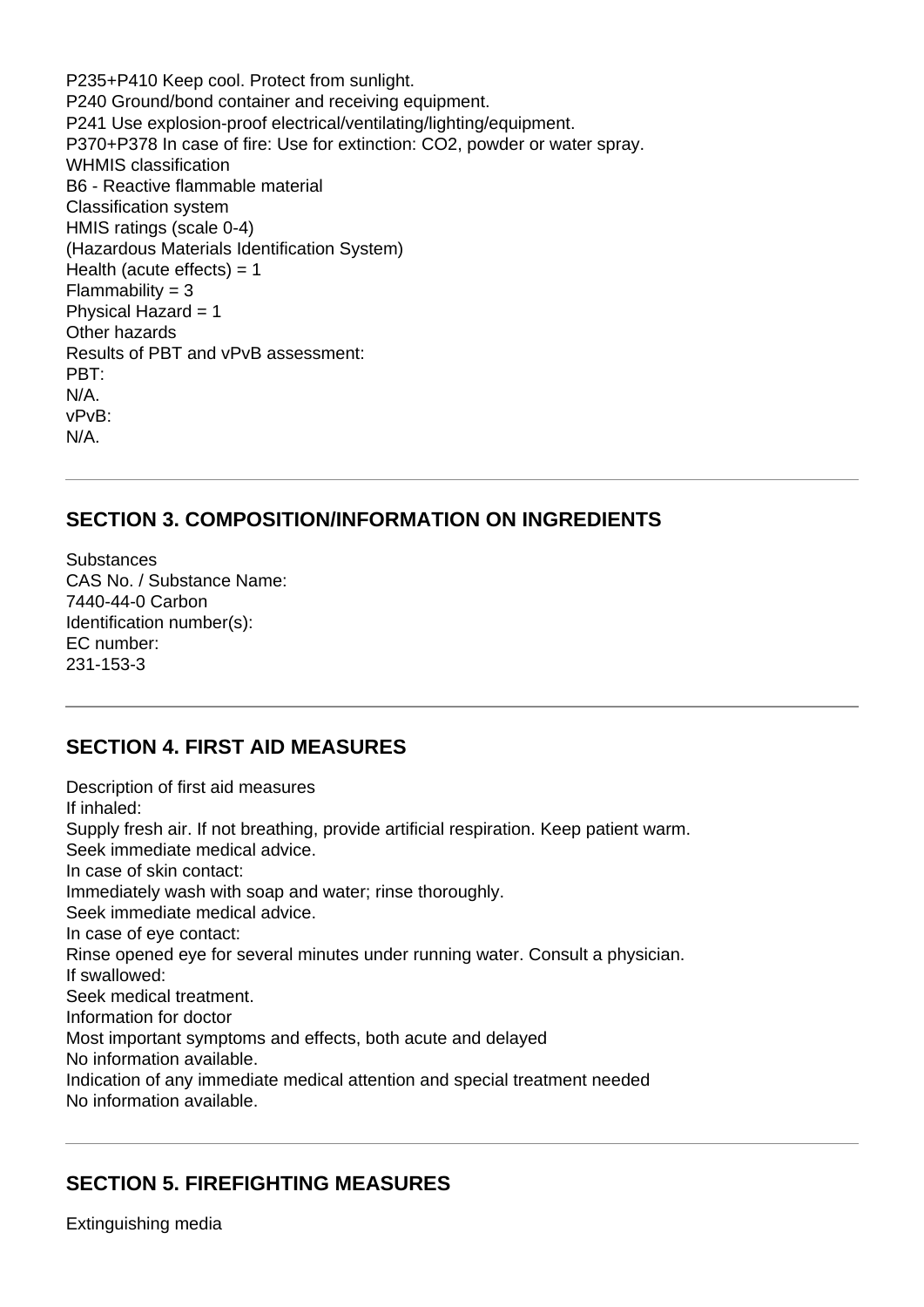Suitable extinguishing media Carbon dioxide, extinguishing powder or water spray. Fight larger fires with water spray or alcohol resistant foam. Special hazards arising from the substance or mixture If this product is involved in a fire, the following can be released: Carbon monoxide and carbon dioxide Advice for firefighters Protective equipment: Wear self-contained respirator. Wear fully protective impervious suit.

# **SECTION 6. ACCIDENTAL RELEASE MEASURES**

Personal precautions, protective equipment and emergency procedures Wear protective equipment. Keep unprotected persons away. Ensure adequate ventilation Keep away from ignition sources Environmental precautions: Do not allow product to reach sewage system or any water course. Methods and material for containment and cleanup: Ensure adequate ventilation. Prevention of secondary hazards: Keep away from ignition sources. Reference to other sections See Section 7 for information on safe handling See Section 8 for information on personal protection equipment. See Section 13 for disposal information.

## **SECTION 7. HANDLING AND STORAGE**

**Handling** Precautions for safe handling Keep container tightly sealed. Store in cool, dry place in tightly closed containers. Ensure adequate ventilation. Information about protection against explosions and fires: Protect against electrostatic charges. Conditions for safe storage, including any incompatibilities Storage Requirements to be met by storerooms and receptacles: Store in a cool location. Information about storage in one common storage facility: Do not store together with acids. Store away from oxidizing agents. Further information about storage conditions: Keep container tightly sealed. Store in cool, dry conditions in well-sealed containers. Specific end use(s) No information available.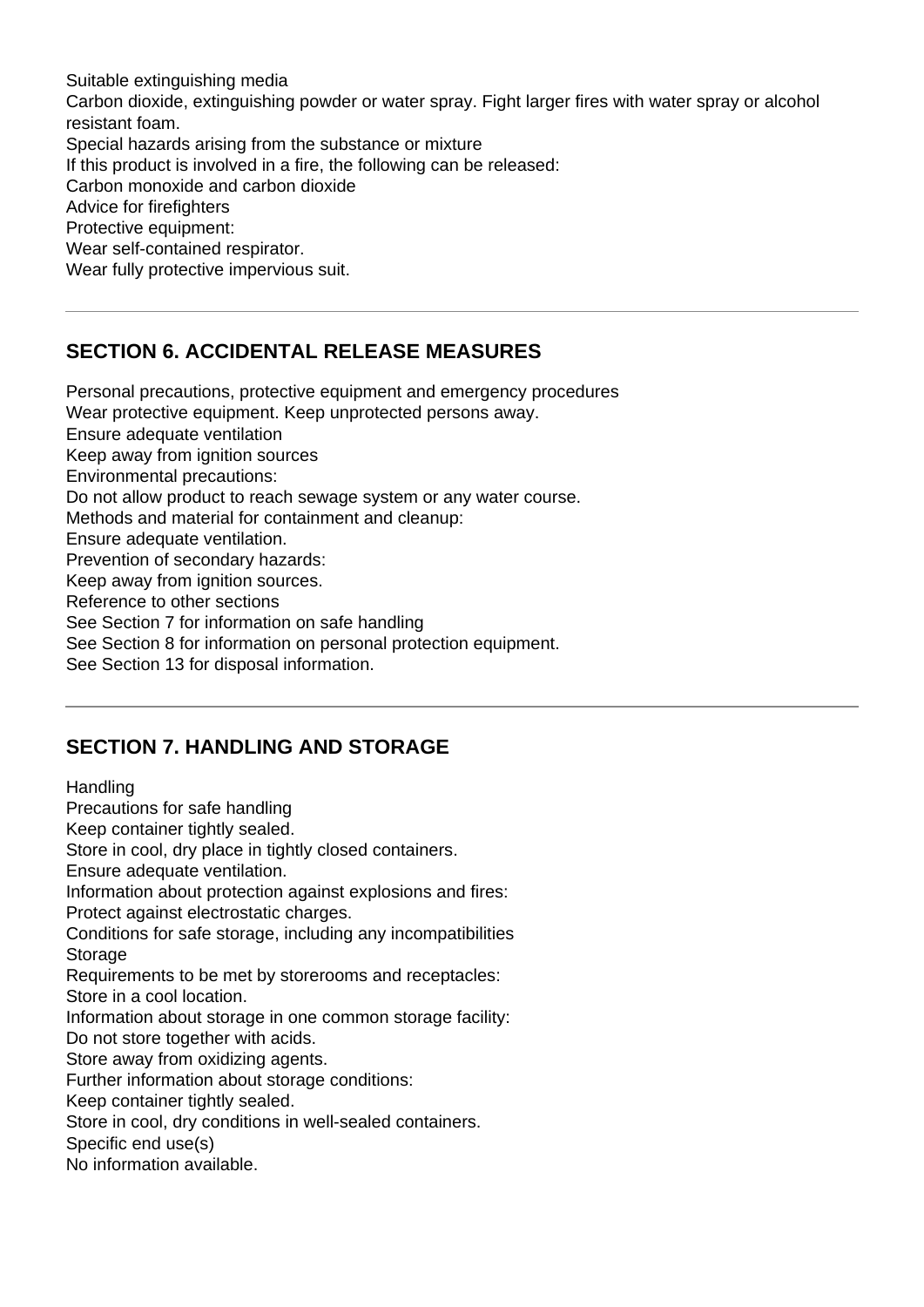## **SECTION 8. EXPOSURE CONTROLS/PERSONAL PROTECTION**

Additional information about design of technical systems: Properly operating chemical fume hood designed for hazardous chemicals and having an average face velocity of at least 100 feet per minute. Control parameters Components with limit values that require monitoring at the workplace: The product does not contain any relevant quantities of materials with critical values that should be monitored at the workplace. Additional information: No data Exposure controls Personal protective equipment Follow typical general protective and industrial hygiene measures for handling chemicals. Keep away from foodstuffs, beverages and feed. Remove all soiled and contaminated clothing immediately. Wash hands before breaks and at the end of work. Breathing equipment: Use suitable respirator when high concentrations are present. Recommended filter device for short term use: Use a respirator with type P100 (USA) or P3 (EN 143) cartridges as a backup to engineering controls. Risk assessment should be performed to determine if air-purifying respirators are appropriate. Only use equipment tested and approved under appropriate government standards. Protection of hands: Impervious gloves Inspect gloves prior to use. Suitability of gloves should be determined both by material and quality, the latter of which may vary by manufacturer. Material of gloves Nitrile rubber, NBR Penetration time of glove material (in minutes) 480 Glove thickness 0.11 mm Eye protection: Safety glasses Body protection: Protective work clothing

# **SECTION 9. PHYSICAL AND CHEMICAL PROPERTIES**

Information on basic physical and chemical properties Appearance: Form: Powder Odor: No data available. Odor threshold: No data available. pH: N/A. Melting point/range: No data available. Boiling point/range: No data available. Sublimation temperature / start: No data available. Flammability (solid, gas):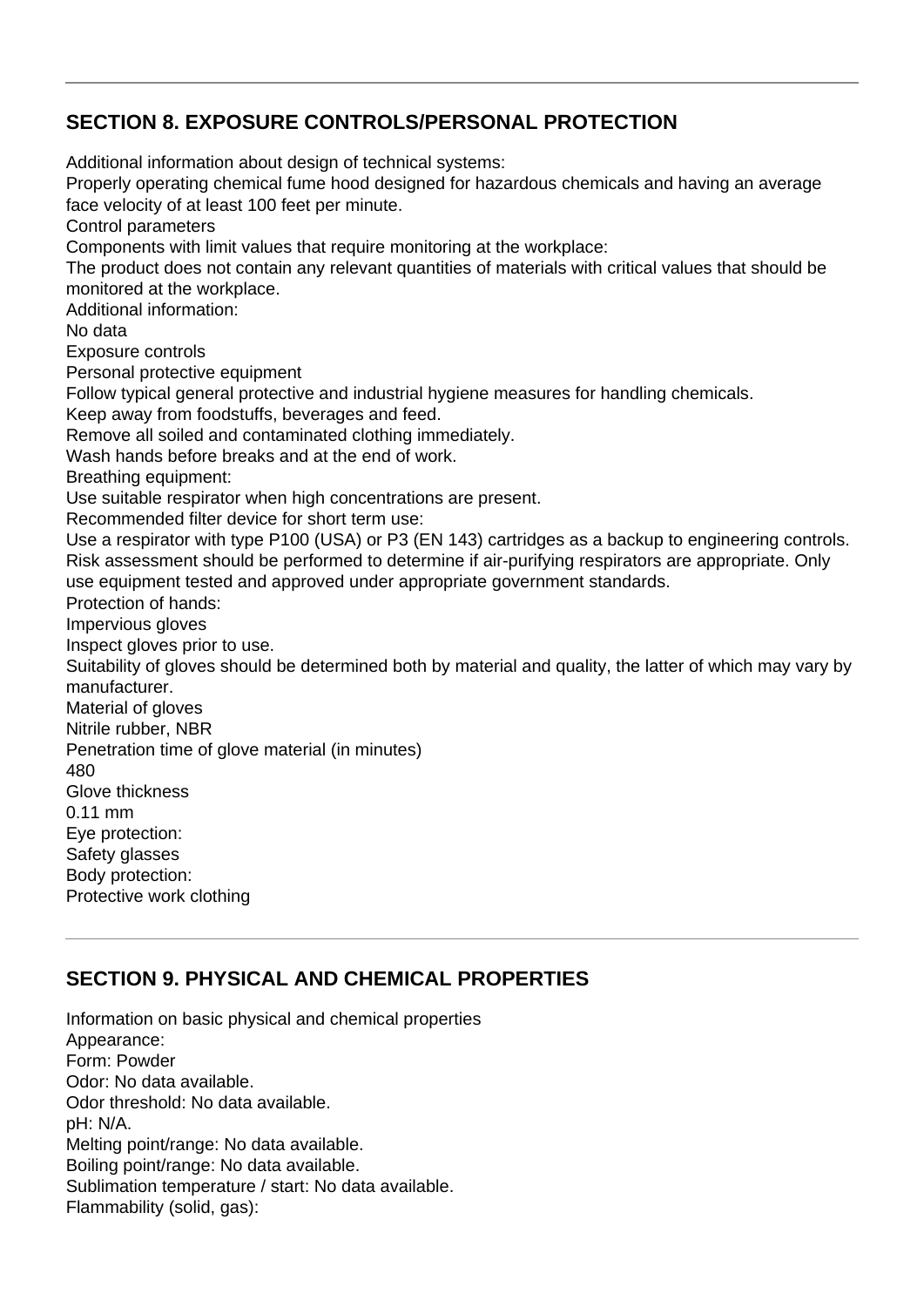Highly flammable. Ignition temperature: No data available. Decomposition temperature: No data available. Auto igniting: No data available. Danger of explosion: No data available. Explosion limits: Lower: No data available. Upper: No data available. Vapor pressure: N/A. Density at 20 °C (68 °F): 1.4-2.26 g/cm<sup>3</sup> (18.86 lbs/gal) Relative density No data available. Vapor density N/A. Evaporation rate N/A. Solubility in Water (H<sub>2</sub>O): Insoluble Partition coefficient (n-octanol/water): No data available. Viscosity: Dynamic: N/A. Kinematic: N/A. Other information No information available.

# **SECTION 10. STABILITY AND REACTIVITY**

**Reactivity** No data available. Chemical stability Stable under recommended storage conditions. Thermal decomposition / conditions to be avoided: Decomposition will not occur if used and stored according to specifications. Possibility of hazardous reactions Reacts with strong oxidizing agents Conditions to avoid No information available. Incompatible materials: Acids Oxidizing agents Hazardous decomposition products: Carbon monoxide and carbon dioxide

# **SECTION 11. TOXICOLOGICAL INFORMATION**

Information on toxicological effects Acute toxicity: The Registry of Toxic Effects of Chemical Substances (RTECS) contains acute toxicity data for this substance. LD/LC50 values that are relevant for classification: No data Skin irritation or corrosion: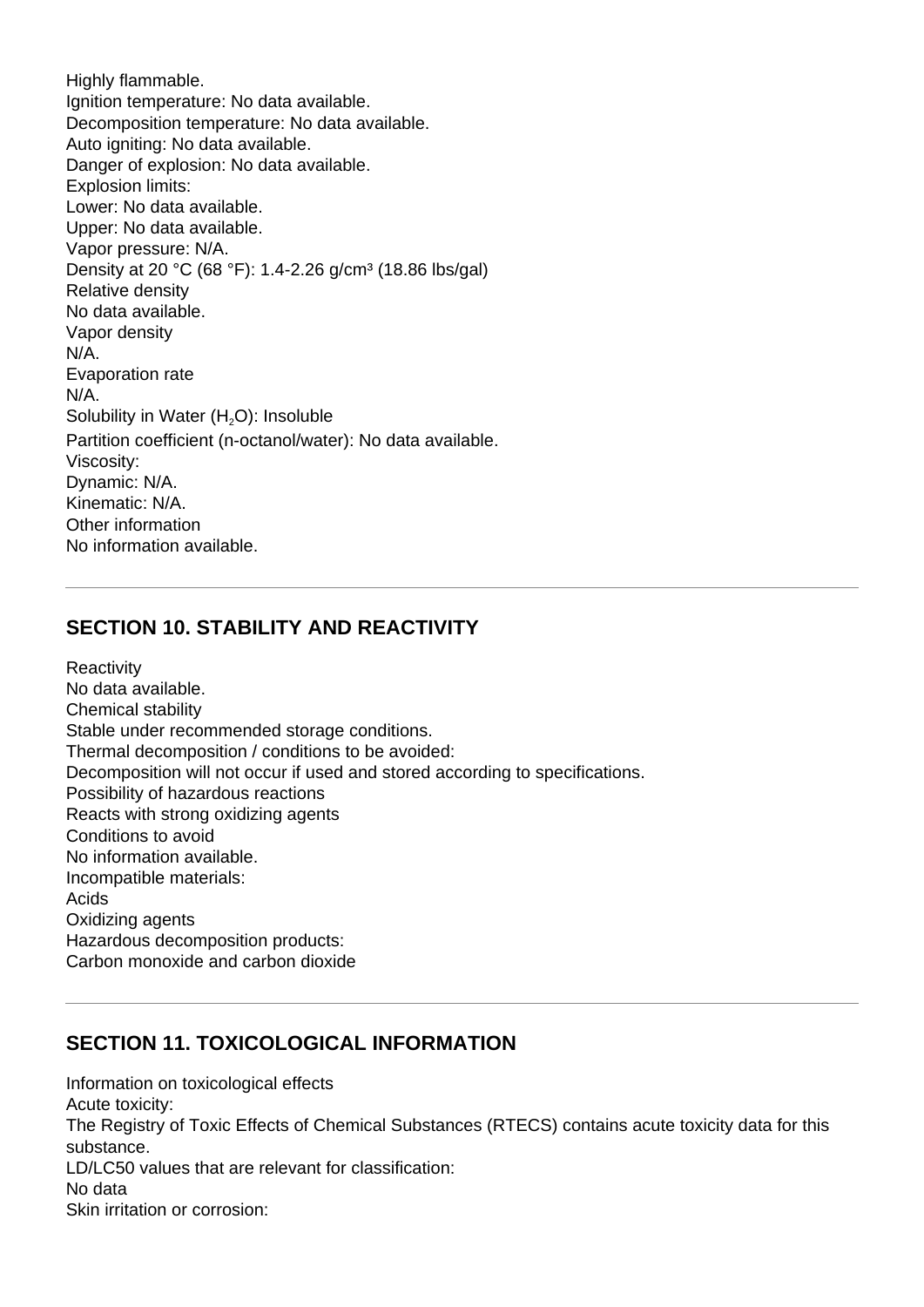May cause irritation Eye irritation or corrosion: May cause irritation Sensitization: No sensitizing effects known. Germ cell mutagenicity: N/A Carcinogenicity: No classification data on carcinogenic properties of this material is available from the EPA, IARC, NTP, OSHA or ACGIH. Reproductive toxicity: The Registry of Toxic Effects of Chemical Substances (RTECS) contains reproductive data for this substance. Specific target organ system toxicity - repeated exposure: N/A Specific target organ system toxicity - single exposure: N/A Aspiration hazard: N/A Subacute to chronic toxicity: N/A Additional toxicological information: To the best of our knowledge the acute and chronic toxicity of this substance is not fully known. Carcinogenic categories OSHA-Ca (Occupational Safety & Health Administration) Substance is not listed.

## **SECTION 12. ECOLOGICAL INFORMATION**

**Toxicity** Aquatic toxicity: No information available. Persistence and degradability: No information available. Bioaccumulative potential: No information available. Mobility in soil: No information available. Additional ecological information: General notes: Avoid transfer into the environment. Results of PBT and vPvB assessment: PBT: N/A. vPvB: N/A. Other adverse effects No information available.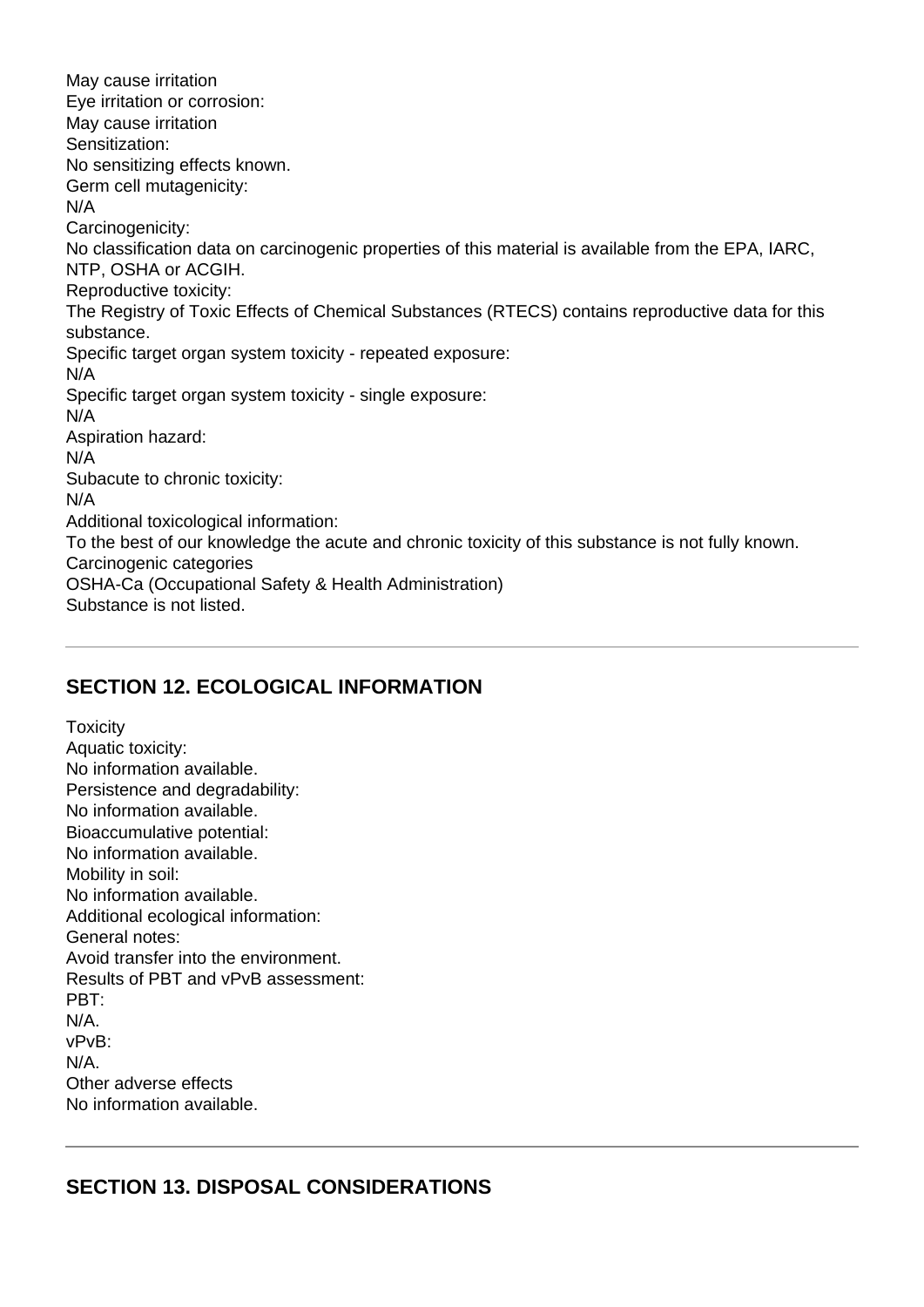Waste treatment methods Recommendation: Consult state, local or national regulations to ensure proper disposal. Uncleaned packagings: Recommendation: Disposal must be made according to official regulations.

## **SECTION 14. TRANSPORT INFORMATION**

UN-Number DOT, IMDG, IATA UN1325 UN proper shipping name DOT Flammable solids, organic, n.o.s. (glassy carbon) IMDG, IATA FLAMMABLE SOLID, ORGANIC, N.O.S. (glassy carbon) Transport hazard class(es) DOT Class 4.1 Flammable solids, self-reactive substances and solid desensitised explosives. Label 4.1 Class 4.1 (F1) Flammable solids, self-reactive substances and solid desensitised explosives Label 4.1 IMDG, IATA Class 4.1 Flammable solids, self-reactive substances and solid desensitised explosives. Label 4.1 Packing group DOT, IMDG, IATA III Environmental hazards: N/A. Special precautions for user Warning: Flammable solids, self-reactive substances and solid desensitised explosives EMS Number: F-A,S-G Transport in bulk according to Annex II of MARPOL73/78 and the IBC Code N/A. Transport/Additional information: DOT Marine Pollutant (DOT): No UN "Model Regulation": UN1325, Flammable solids, organic, n.o.s. (glassy carbon), 4.1, III

## **SECTION 15. REGULATORY INFORMATION**

Safety, health and environmental regulations/legislation specific for the substance or mixture GHS label elements The product is classified and labeled in accordance with 29 CFR 1910 (OSHA HCS) Hazard pictograms GHS02 Signal word Warning Hazard statements H228 Flammable solid. Precautionary statements P210 Keep away from heat/sparks/open flames/hot surfaces. - No smoking. P280 Wear protective gloves/protective clothing/eye protection/face protection. P240 Ground/bond container and receiving equipment.